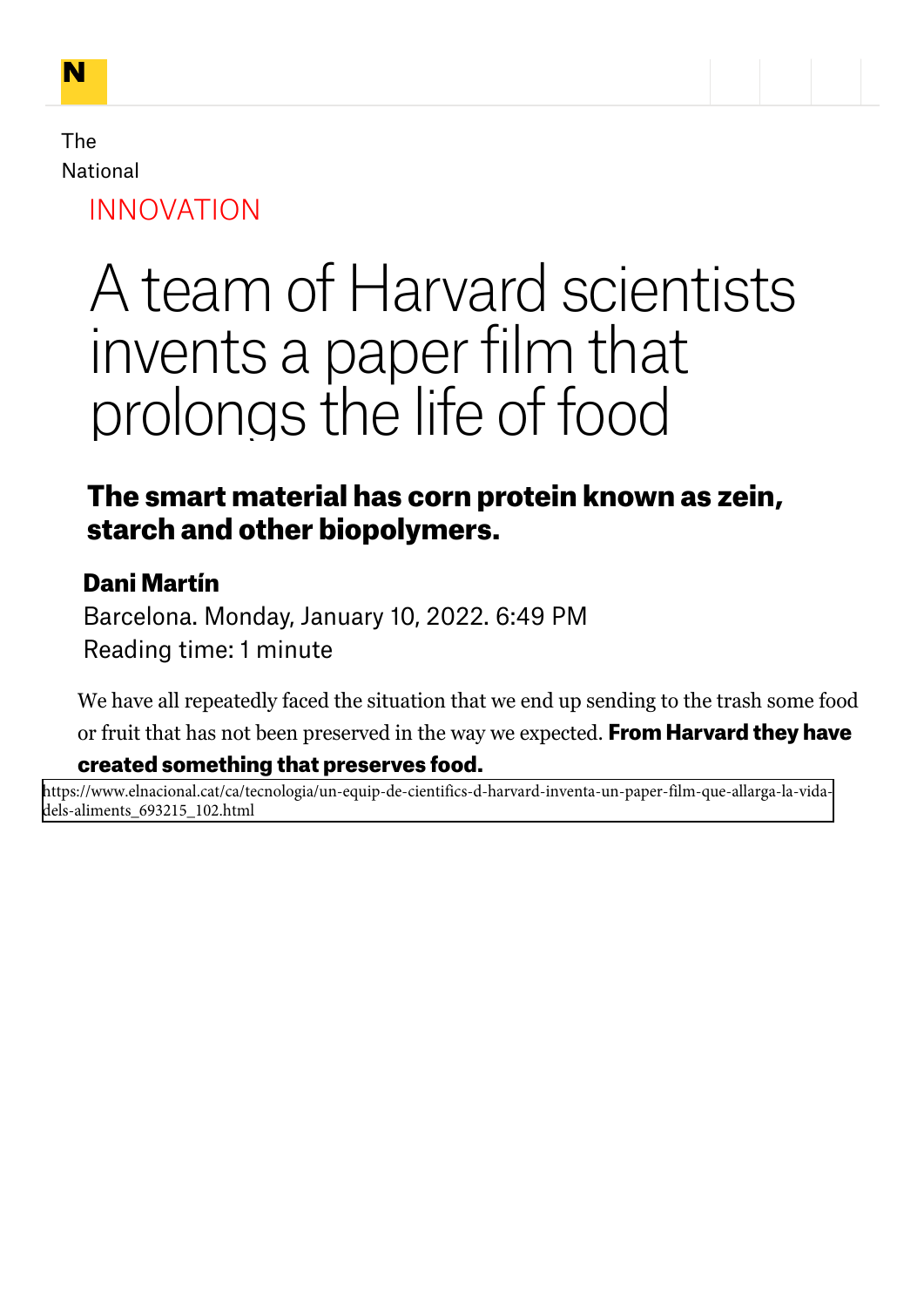Together with NTU (Nanyan Technological University) and a team of scientists from Harvard (prestigious institute of the United States) have managed to generate a new material that not only helps to pack and preserve food, but also increases its shelf life. in fruits and being totally biodegradable and sustainable, it helps eliminate harmful bacteria from this type of product.



The transparent film that prolongs the life of food

[The same tra](https://www.elnacional.cat/)nsparent "film" but with other compounds An essential product in the pantry is the "film" transparent separating vegetables, cover some food | etc. Now with this drawer film you will not only increase the shelf life of the product, but it will also increase its shelf life.

ADVERTISEMENT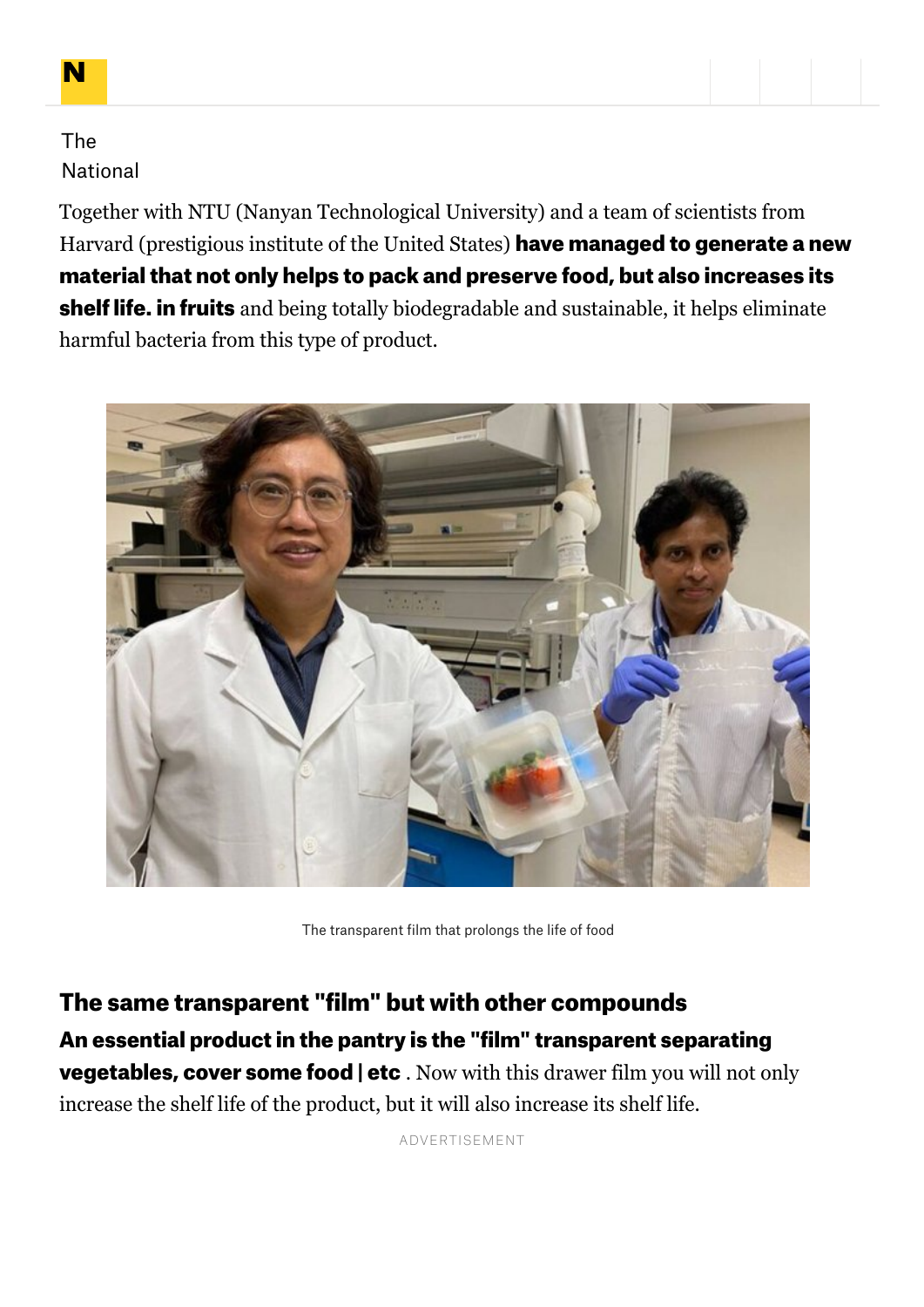



It is also used for meats

## The smart material contains corn protein known as zein, starch and other

**biopolymers.** You can find antimacrobial (natural) components such as thyme oil, citric acid, etc.

According to the same researchers, food when exposed or wrapped in this material will prevent the creation of bacteria that end up being harmful to health.

## [Storage ove](https://www.elnacional.cat/)r 2 months

To corroborate the quality of the material, they say that this transparent "film" was tested with pieces of meat and other foods, making its preservation last more than a month.

Traditional strawberries increased their shelf life by up to 7 days , and those fruits that deteriorate more easily could extend their shelf life by up to 4 days.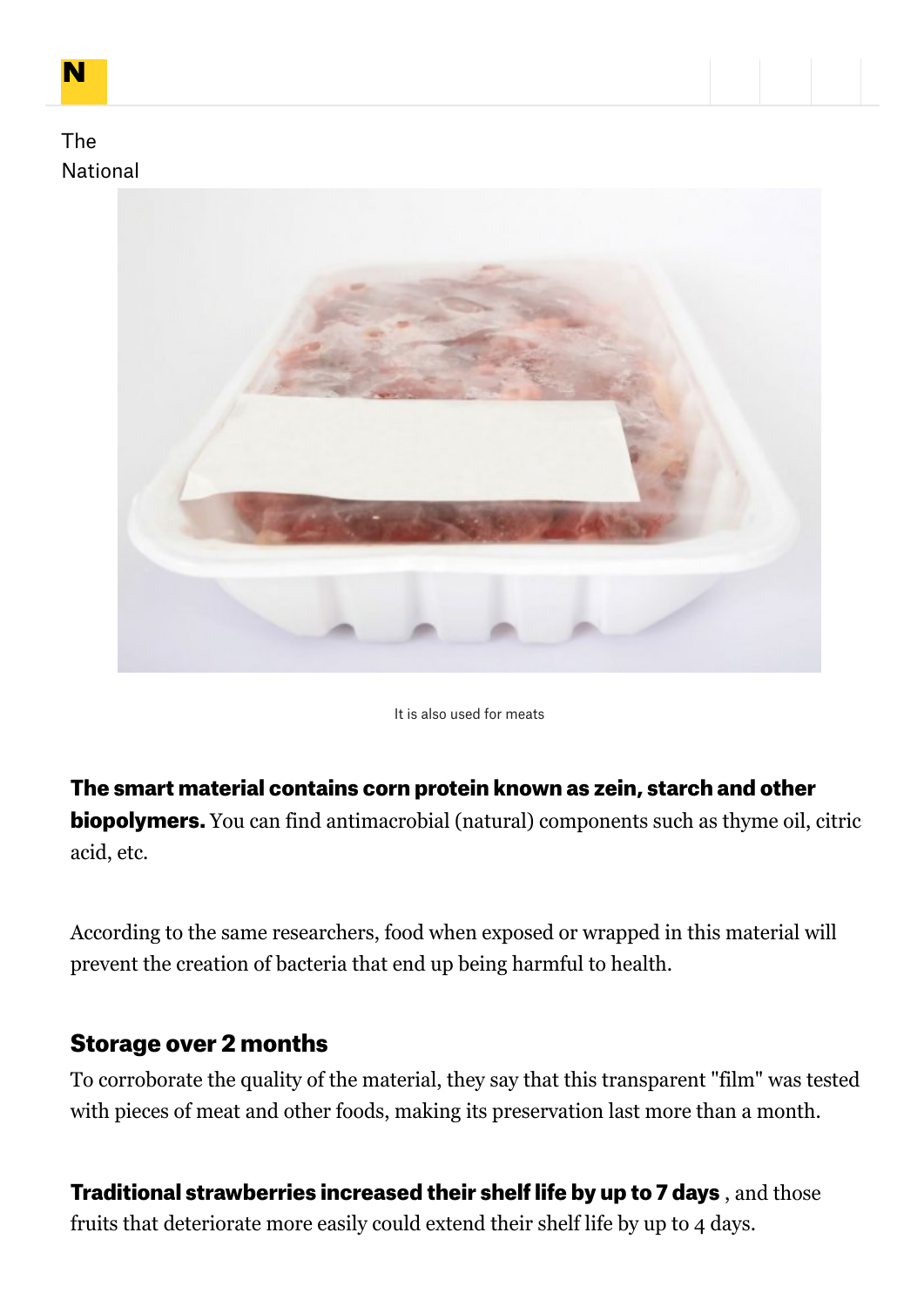What's new? While with a traditional film you can cover a salad, it is very unlikely that [you will preven](https://www.elnacional.cat/)t it from oxidizing further by preventing water or bacteria from falling into the fridge.



Strawberry increased its shelf life

The good news about the creation of this new material is not only conservation, but **also** much more biodegradable and environmentally friendly than the common plastics used to preserve food.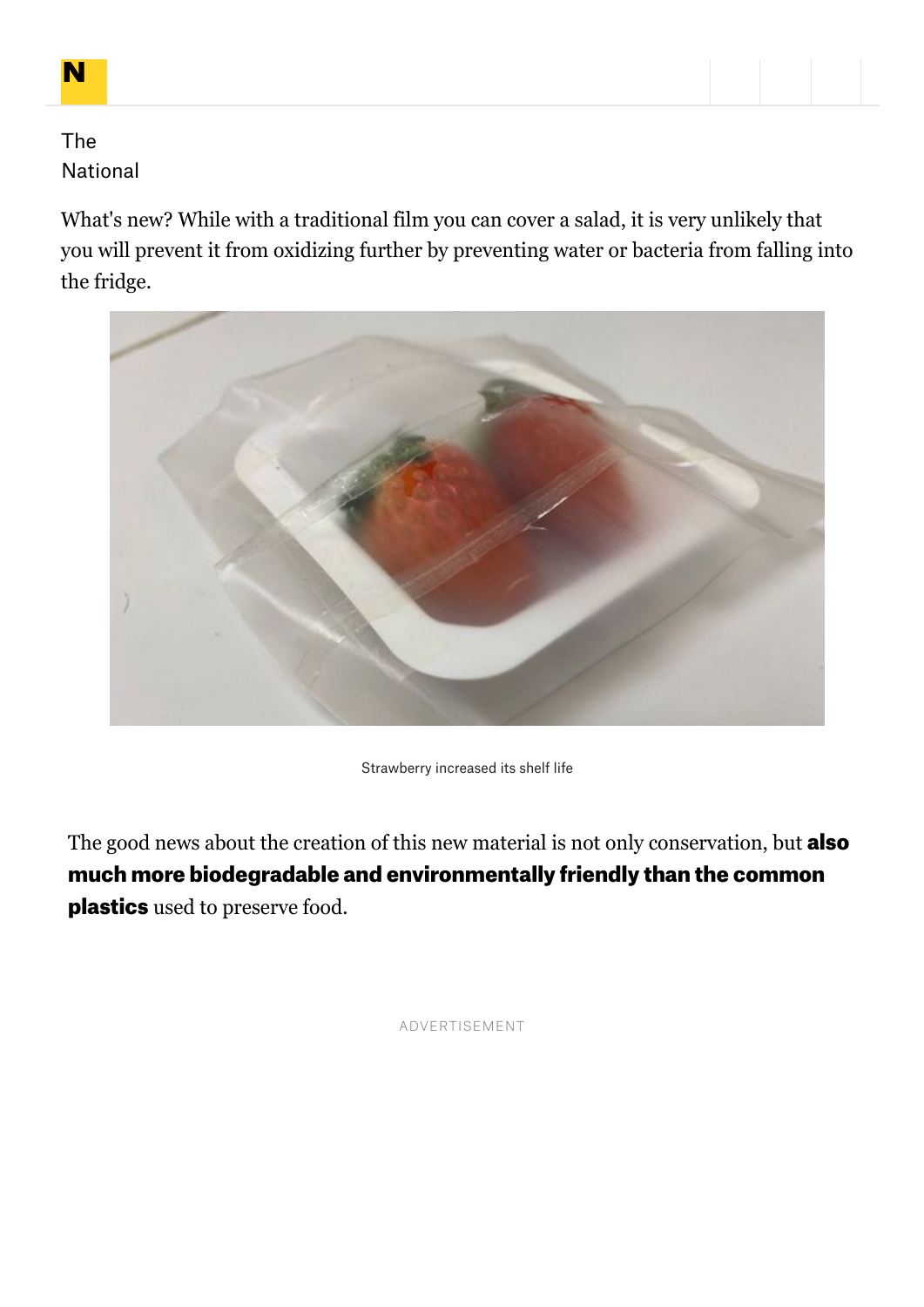

ADVERTISEMENT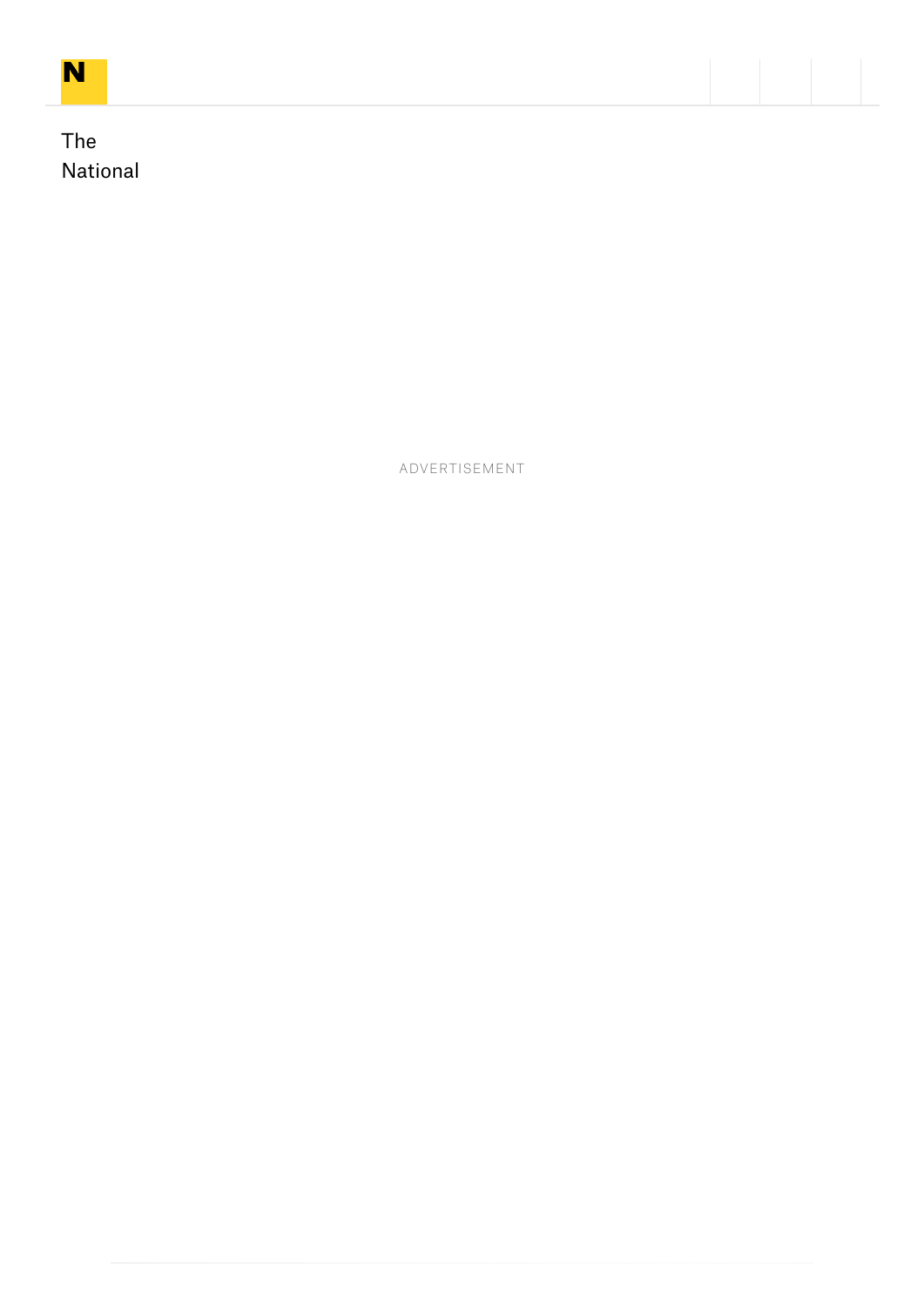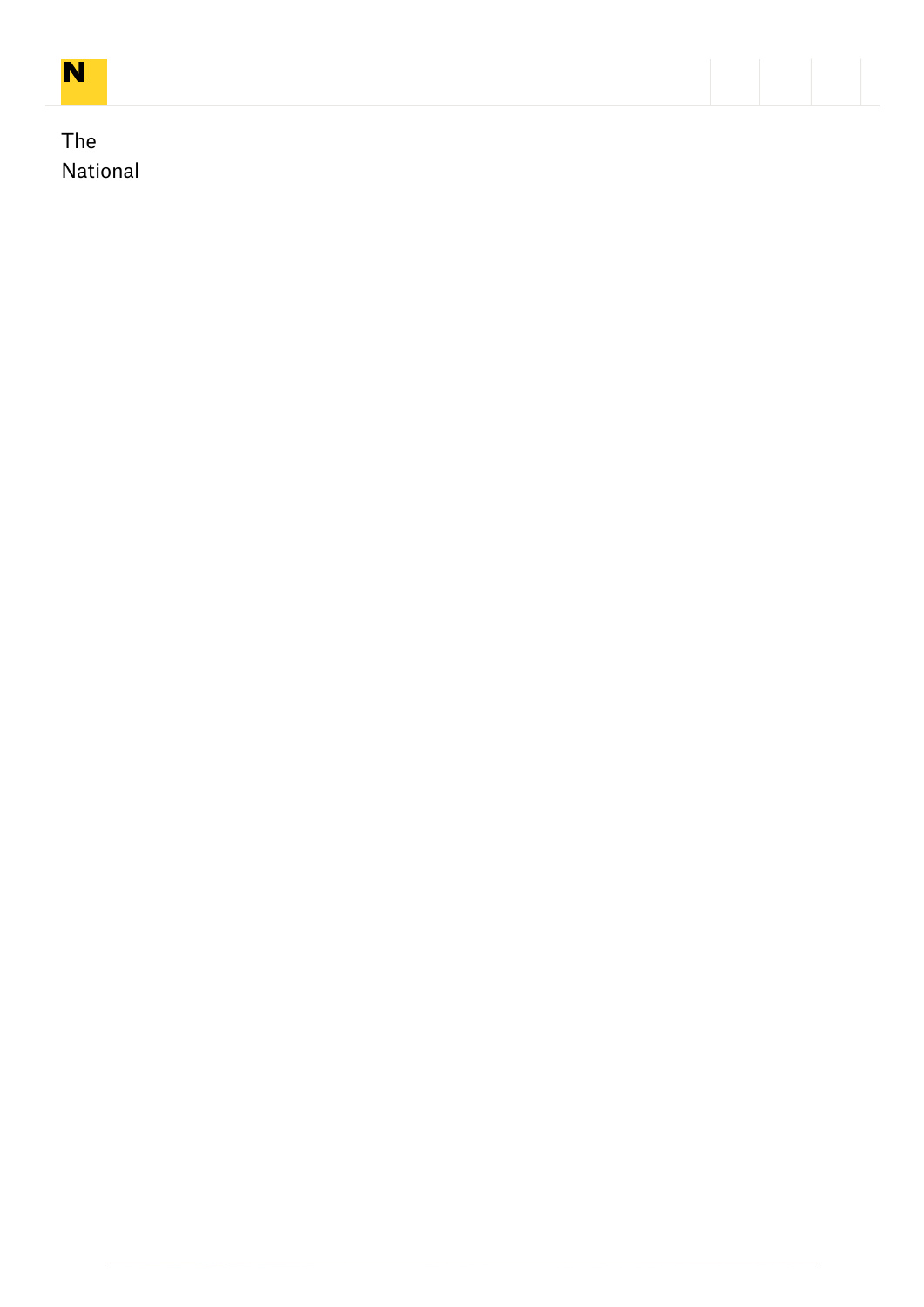

# [The other](https://www.elnacional.cat/) news

## FASHION

They are half a jewel for a special occasion because [they transform any](https://www.elnacional.cat/ca/consum/son-mitges-joia-per-a-una-ocasio-especial-perque-transformen-qualsevol-cama-i-estan-rebaixades-a-calzedonia_693296_102.html) leg and are discounted in **Calzedonia** 

Christian Morales

## FASHION

Springfield waterrepellent feathers, 56% discounted and with a hairy [hood that gives it a](https://www.elnacional.cat/ca/consum/plomes-repel-lent-a-l-aigua-de-springfield-rebaixat-al-56-i-amb-caputxa-de-pel-que-li-dona-un-toc-de-glamur_693293_102.html) touch

Christian Morales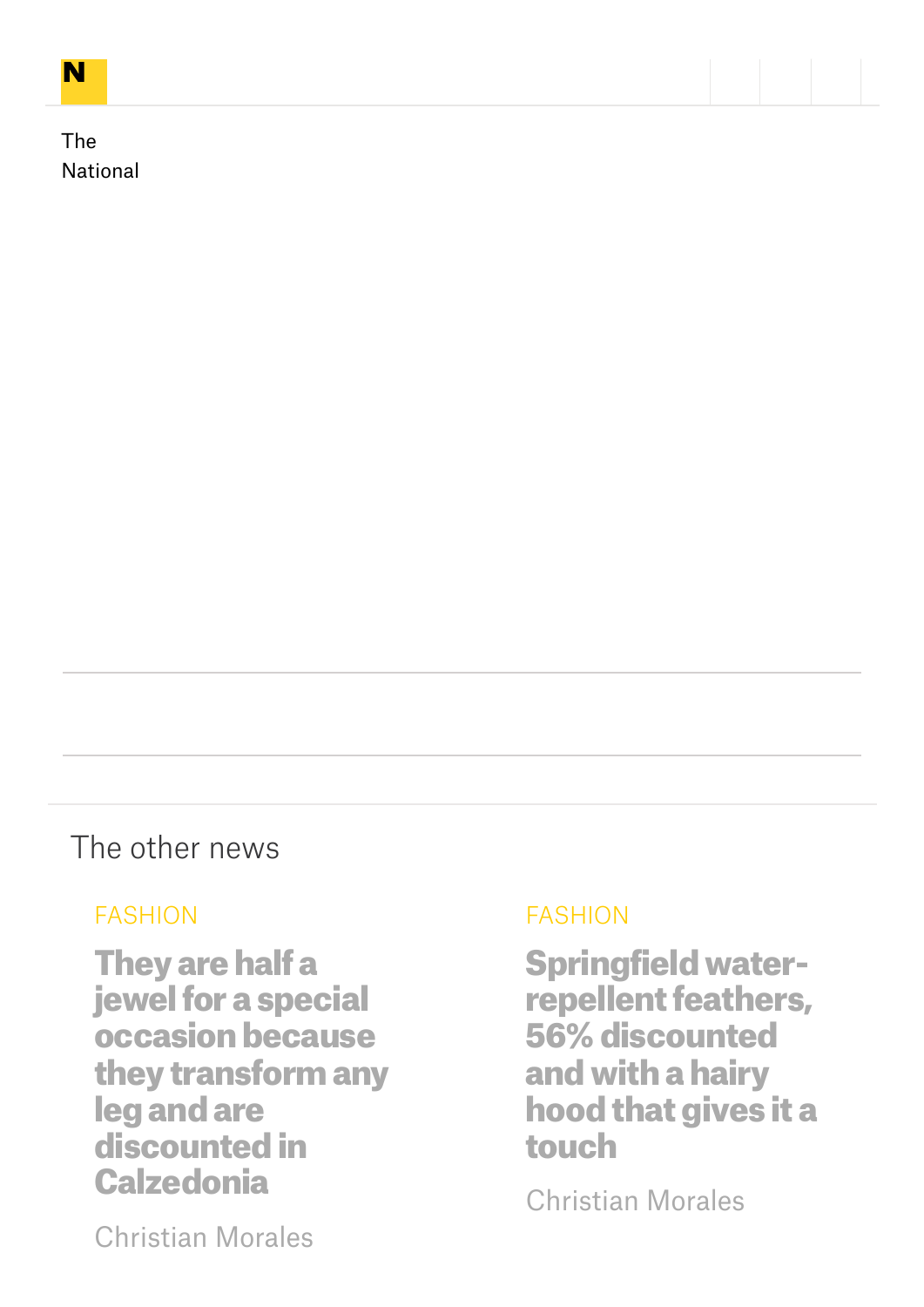r<mark>ood</mark>i

[M](https://www.elnacional.cat/)[ercadona](https://www.elnacional.cat/ca/consum/mercadona-te-un-nou-coulant-que-no-esta-fet-de-xocolata_693266_102.html) has a new coulant that is not made of chocolate The National

Dani Martín

# Who is right in the [Djokovic](https://www.elnacional.cat/ca/enquestes/rao-cas-djokovic_693110_102.html) case?

THE POLL OF THE DAY

The National

# **CORONAVIRUS**

Spain records 300,000 cases of covid-19 over the weekend

Berto Sagrera

# EDITORIAL

Pedro [Sánchez](https://www.elnacional.cat/ca/editorial/jose-antich-pedro-sanchez-amaga-la-taula_693263_102.html) hides the table

# José Antich



# HOTELS

A five star hotel in the center of [Lisbon](https://www.elnacional.cat/ca/consum/un-cinc-estrelles-en-el-centre-de-lisboa-per-menys-de-100-la-nit_693248_102.html) for less than € 100 a night

Jordi Prió

# JANUARY 11, 1939

Franco's troops cross the Ebro and begin the [occupation](https://www.elnacional.cat/ca/efemerides/marc-pons-tropes-franquistes-ebre-ocupacio-catalunya_693269_102.html) of Catalonia

Marc Pons